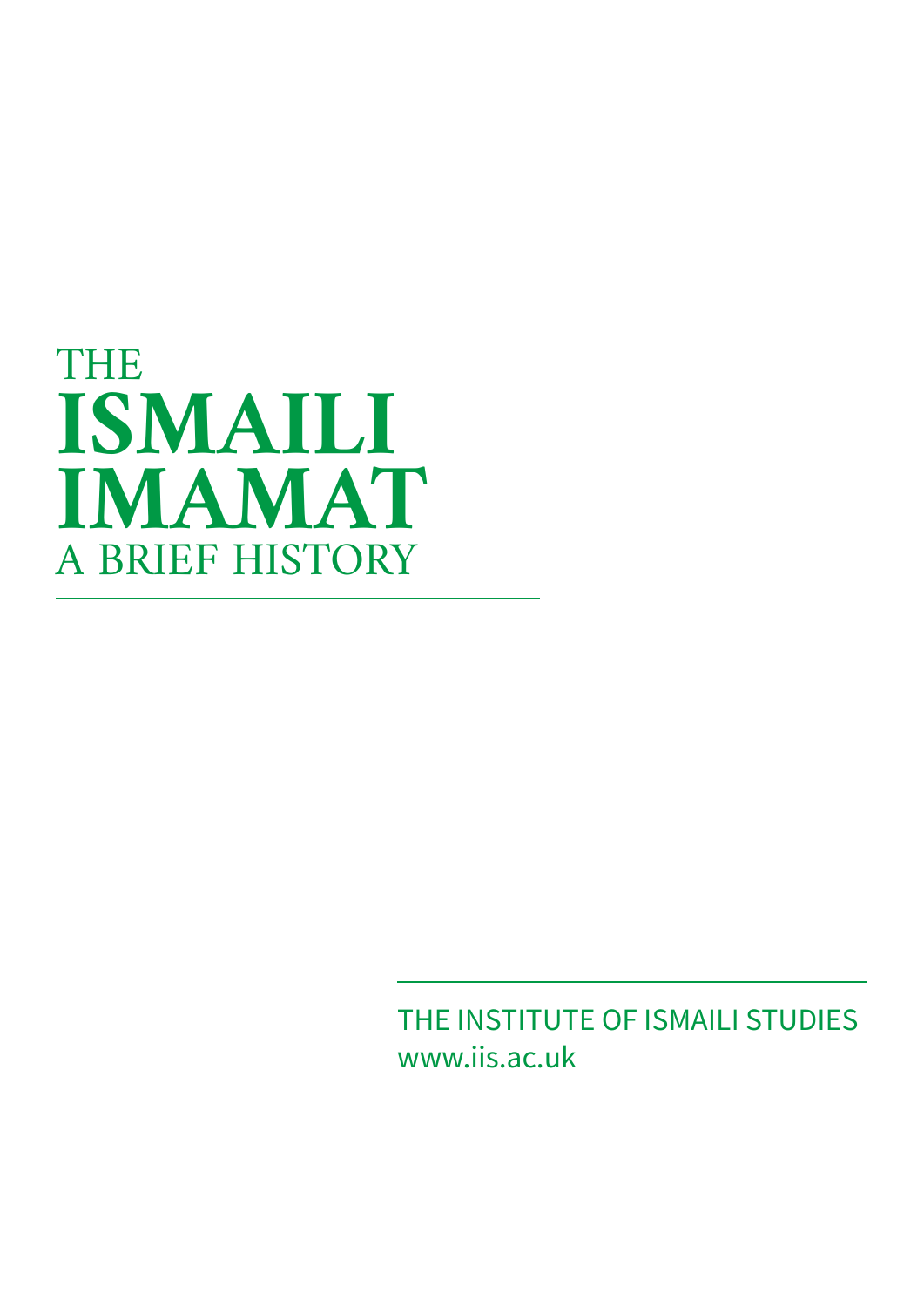The spiritual dimension of Islam varies from individual to individual according to their inner capacities as conditioned by the external environment. Equally, in the collective domain, a divergence of views has persisted since the demise of the Prophet among the pious and the learned, on what constitutes the best community. The very comprehensiveness of the vision of Islam, as it has unfolded over time and in a multiplicity of cultures, has rendered a monolithic conception of the ideal society difficult. Nevertheless, whatever the cultural milieu in which Islam takes root, its central impulse of submission to the Divine translates into patterns of lifeways and acts of devotion, which impart a palpable impress of an Islamic piety to whichever spheres Muslims occupy.

### **THE ISMAILI IMAMAT**

#### Introduction

The last in the line of the Abrahamic family of revealed traditions, Islam emerged in the early decades of the seventh century. Its message, addressed in perpetuity, calls upon a people that are wise, a people of reason, to seek in their daily life, in the rhythm of nature, in the ordering of the universe, in their own selves, in the very diversity of humankind, signs that point to the Creator and Sustainer of all creation, Who alone is worthy of their submission.

It was revealed to Prophet Muhammad (s.a.s.) in Arabia from where its influence spread rapidly and strongly, bringing within its fold, in just over a century after its birth, inhabitants of the lands stretching from the central regions of Asia to the Iberian peninsula in Europe. A major world religion, Islam today counts a quarter of the globe's population among its adherents, bound to their faith by the affirmation of the witness that there is no divinity except God, and Muhammad is His messenger.

Muslims are those who submit to God. They are a community of the middle path, of balance, which is taught to avoid extremes, to enjoin good and forbid evil, using the best of arguments. Such a community eschews compulsion, leaves each to their own

faith and encourages all to vie for goodness: it is the nobility of conduct which endears one in the sight of God. In its pristine sense, Islam refers to the inner struggle of the individual, waged singly and in consonance with fellow believers, to engage in earthly life, and yet, to rise above its trappings in search of the Divine. But that quest is only meaningful in tandem with the effort to do good for the kin, the orphan, the needy, the vulnerable; to be just, honest, humble, tolerant and forgiving.

*Page 2*

Within its fundamental unity, Islam has elicited, over the ages, varying responses to its primal message calling upon man to surrender himself to God. Historically, these responses have been expressed as two main perspectives within Islam: the Shia and the Sunni.

Each encompasses a rich diversity of spiritual temperaments, juridical preferences, social and psychological dispositions, political entities and cultures. Ismailism is one such response integral to the overall Shia perspective which seeks to comprehend the true meaning of the Islamic message, and trace a path to its fulfilment.

All Muslims affirm the unity of God (tawhid) as the first and foremost article of the faith, followed by that of Divine guidance through God's chosen messengers, of whom Prophet Muhammad was the last. The verbal attestation of the absolute unity and transcendence of God and of His choice of Muhammad as His Messenger constitutes the shahada, the profession of faith, and the basic creed of all Muslims.

During his lifetime, Prophet Muhammad was both the recipient of Divine revelation and its expounder. His death marked the conclusion of the line of prophecy, and the beginning of the critical debate on the question of the rightful leadership to continue his mission for the future generations. The debate ensued as a result of the absence of consensus, in the nascent Muslim community, on the succession to the Prophet.

*Page 3*

#### Shia Islam: Historical Origins

A variety of viewpoints on the nature of the succession continued to be expressed before being consolidated into systematic doctrine, propounded by legal scholars and theologians, towards the end of the ninth century. From the beginning, however, there was a clear distinction of views on this matter between those, known as Shi'at Ali or the "party" of Ali, who believed that the Prophet had designated Ali, his cousin, as his successor, and those groups which followed the political leadership of the caliphs. These latter groups eventually coalesced into the majoritarian, Sunni branch, comprising several different juridical schools.

In essence, the Sunni position was that the Prophet had not nominated a successor, as the revelation, the Quran, was sufficient guidance for the community. Nevertheless, there developed a tacit recognition that the spiritual-moral authority was to be exercised by the ulama, a group of specialists in matters of religious law, the shariah. The task of the ulama came to be understood as that of merely deducing appropriate rules of conduct on the basis of the Quran, the Hadith or the Prophetic tradition and several other subordinate criteria. The role of the caliph, theoretically elected by the community, was to maintain a realm in which the principles and practices of Islam were safeguarded and propagated.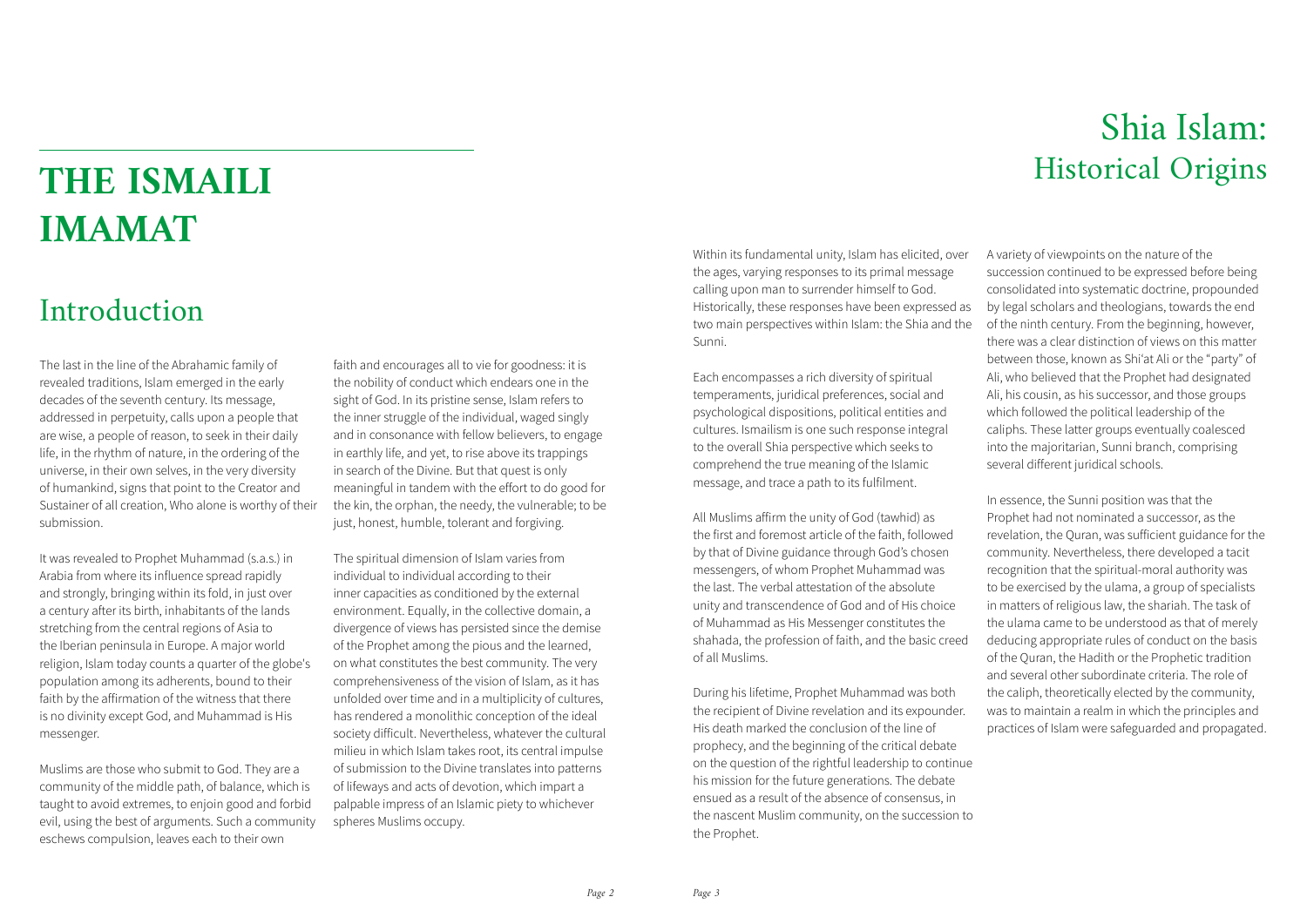The Shia or "party" of Ali, maintained that while the revelation ceased at the Prophet's death, the need for spiritual and moral guidance of the community, through an ongoing interpretation of the Islamic message, continued. They firmly believed that the legacy of Prophet Muhammad could only be entrusted to a member of his own family, in whom the Prophet had invested his authority through designation. That person was Ali, Prophet Muhammad's cousin, the husband of his daughter and only surviving child, Fatima, and his first supporter who had devoutly championed the cause of Islam and had earned the Prophet's trust and admiration. Their espousal of the right of Ali and that of his descendants, through Fatima, to the leadership of the community was rooted, above all, in their understanding of the Quran and its concept of qualified and rightly guided leadership, as reinforced by Prophetic traditions. The most prominent among the latter were part of the Prophet's sermon at a place called Ghadir Khumm, following his farewell pilgrimage, designating Ali as his successor, and his testament that he was leaving behind him "the two weighty things", namely the Quran and his progeny, for the future guidance of his community.

Among the early Shia were the pious Quran readers, several close Companions of the Prophet, tribal chiefs of distinction and other pious Muslims who had rendered great services to Islam. Their foremost teacher and guide was Ali himself who, in his sermons and letters, and in his admonitions to the leaders of the tribe of Quraysh, reminded Muslims of his family's right, in heredity, to the leadership for all time "as long as there is among us one who adheres to the religion of truth".

The Shia, therefore, attest that after the Prophet, the authority for the guidance of the community was vested in Ali. The Sunni, on the other hand, revere Ali as the last of the four rightly-guided caliphs, the first three being Abu Bakr, Umar and Uthman. Just as it was the prerogative of the Prophet to designate his successor, so it is the absolute prerogative of each Imam of the time to designate his successor from among his male progeny. Hence, according to Shia doctrine, the Imamat continues by heredity in the Prophet's progeny through Ali and Fatima.

## The Shia Position

Prophet Muhammad through Ali and Fatima. There was also divergent growth among the Sunnis.  

In time, the Shia were sub-divided. The Ismailis are the second largest Shia Muslim community. The Ismailis and what eventually came to be known as the Ithna ashari or Twelver Shia parted ways over the succession to the great, great grandson of Ali and Fatima, Imam Jafar al-Sadiq, who died in the year 765 CE. The Ithna asharis transferred their allegiance to as-Sadiq's youngest son Musa al-Kazim and after him, in lineal descent, to Muhammad al-Mahdi, their twelfth Imam who, they believe, is in occultation and will reappear to dispense perfect order and justice. Led by mujtahids, the Ithna asharis are the largest Shia Muslim community, and the majority of the population in Iran. The Ismailis gave their allegiance to Imam Jafar al-Sadiq's eldest son Ismail, from whom they derive their name. Throughout their history, the Ismailis have been led by a living, hereditary Imam. They trace the line of Imamat in hereditary succession from Ismail to His Highness the Aga Khan, who is their present, 49th Imam in direct lineal descent from From the early decades, various embryonic systems of law began to emerge in response to concrete situations of life, reflecting initially the influence of regional custom in the way the Quran was interpreted. Eventually, these were consolidated into four major schools, which came to command the allegiance of the majority of Sunni adherents. The history and evolution of Islam, thus, witnessed the growth of different communities of interpretation with their respective schools of jurisprudence. However, whatever the differences between the Shia and the Sunni or among their sub-divisions, they never amounted to such fundamental a divergence over theology or dogma as to result in separate religions. On the other hand, in the absence of an established church in Islam and an institutionalized method of pronouncing on dogma, a proper reading of history reveals the inappropriateness of referring to the Shia-Sunni divide, or to interpretational differences within each branch, in the frame of an orthodoxy-heterodoxy dichotomy, or of applying the term "sect" to any Shia or Sunni community.

### Evolution of Communities of Interpretation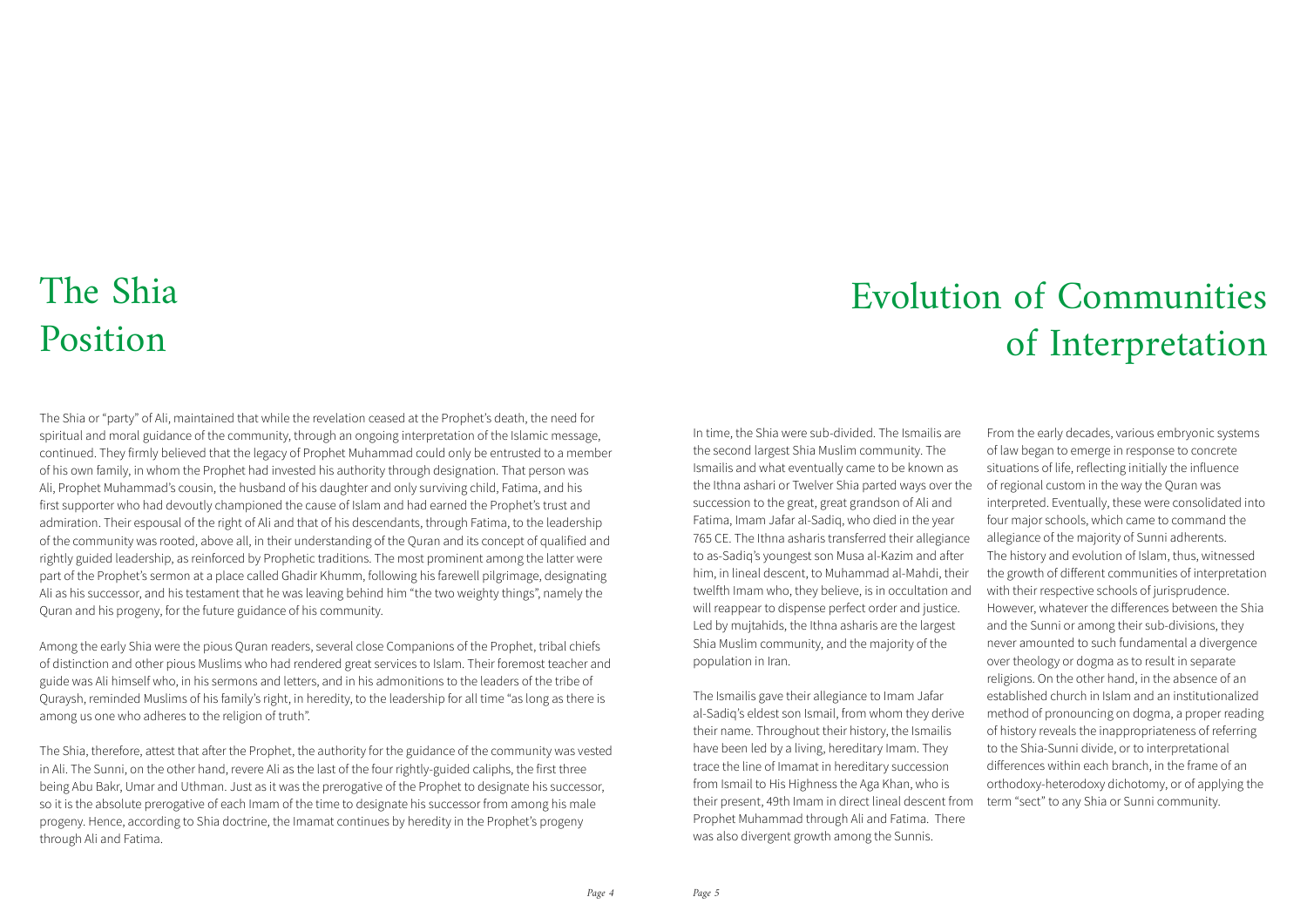The essence of Shi'ism lies in the desire to search for the true meaning of the revelation in order to understand the purpose of human existence and its destiny. This true, spiritual meaning can never be fettered by the bounds of time, place or the letter of its form. It is to be comprehended through the guidance of the Imam of the time, who is the inheritor of the Prophet's authority, and the trustee of his legacy.

A principal function of the Imam is to enable the believers to go beyond the apparent or outward form of the revelation in search of its spirituality and intellect. A believer who sincerely submits to the Imam's guidance may potentially attain the knowledge of self. The tradition attributed to both the Prophet and Imam Ali: "He who knows himself, knows his Lord", conveys the essence of this relationship between the Imam and his follower. The Shia thus place obedience to the Imams after that to God and the Prophet by virtue of the command in the Quran for Muslims to obey those vested with authority.

The succession of the line of prophecy by that of Imamat ensures the balance between the shariah or the exoteric aspect of the faith, and its esoteric, spiritual essence. Neither the exoteric nor the esoteric obliterates the other. While the Imam is the path to a believer's inward, spiritual elevation, he is also the authority who makes the shariah relevant according to the needs of time and universe. The inner, spiritual life in harmony with the exoteric, is a dimension of the faith that finds acceptance among many communities in both branches of Islam.

#### Principles of Shi'ism

*Page 6*

#### Intellect and Faith

The intellect plays a central role in Shia tradition. Indeed, the principle of submission to the Imam's guidance, explicitly derived from the revelation, is considered essential for nurturing and developing the gift of intellect whose role in Shi'ism is elevated as an important facet of the faith. Consonant with the role of the intellect is the responsibility of individual conscience, both of which inform the Ismaili tradition of tolerance embedded in the injunction of the Quran: There is no compulsion in religion.

In Shia Islam, the role of the intellect has never been perceived within a confrontational mode of revelation versus reason, the context which enlivened the debate, during the classical age of Islam, between the rationalists who gave primacy to reason, and the traditionalists who opposed such primacy without, however, denying a subordinate role for reason in matters of faith.

The Shia tradition, rooted in the teachings of Imam Ali and Jafar as-Sadiq, emphasizes the complementarity between revelation and intellectual reflection, each substantiating the other. This is the message that the Prophet conveys in a reported tradition: "We (the Prophets) speak to people in the measure of their intelligences". The Imams Ali and Jafar al-Sadiq expounded the doctrine that the Quran addresses different levels of meaning: the literal, the alluded esoteric purport, the limit as to what is permitted and what is forbidden, and the ethical vision which God intends to realise through man, with Divine support, for an integral

moral society. The Quran thus offers the believers the possibility, in accordance with their own inner capacities, to derive newer insights to address the needs of time.

An unwavering belief in God combined with trust in the liberty of human will finds a recurring echo in the sermons and sayings of the Imams. Believers are asked to weigh their actions with their own conscience. None other can direct a person who fails to guide and warn himself, while there is Divine help for those who exert themselves on the right path. In the modern period, this Alid view of Islam as a thinking, spiritual faith continues to find resonance in the guidance of the present Imam and his immediate predecessor. Aga Khan III describes Islam as a natural religion, which values intellect, logic and empirical experience.  

Religion and science are both endeavours to understand, in their own ways, the mystery of God's creation. A man of faith who strives after truth, without forsaking his worldly obligations, is potentially capable of rising to the level of the company of the Prophet's family.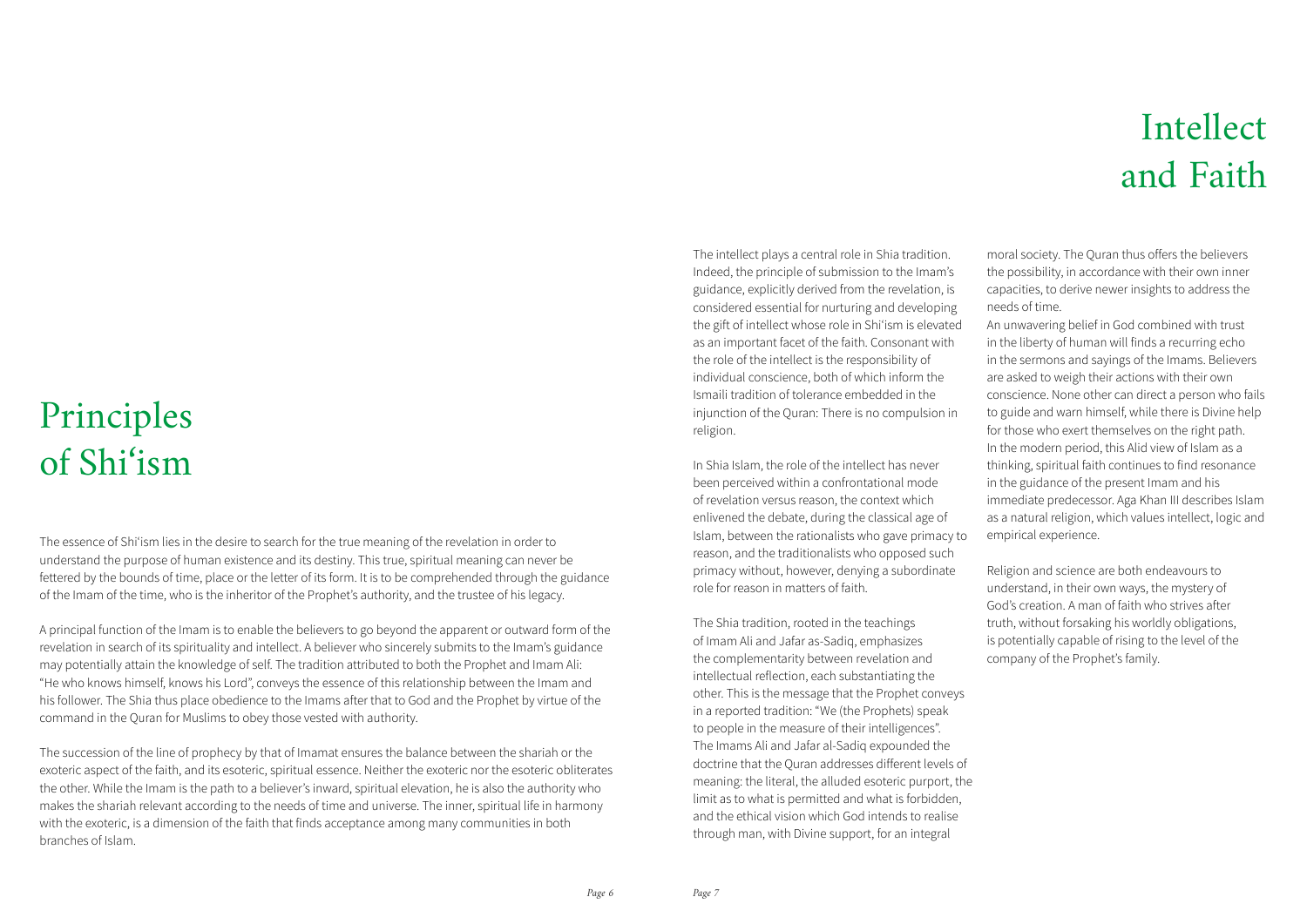The present Imam has often spoken about the role of the intellect in the realm of the faith. Appropriately, he made the theme a centrepiece of his two inaugural addresses at the Aga Khan University:

*"In Islamic belief, knowledge is two-fold. There is that revealed through the Holy Prophet and that which man discovers by virtue of his own intellect. Nor do these two involve any contradiction, provided man remembers that his own mind is itself the creation of God. Without this humility, no balance is possible. With it, there are no barriers. Indeed, one strength of Islam has always lain in its belief that creation is not static but continuous, that through scientific and other endeavours, God has opened, and continues to open, new windows for us to see the marvels of His creation".*

Muslims need not be apprehensive, he said, of these continuing journeys of the mind to comprehend the universe of God's creation, including one's own self. The tendency to restrict academic inquiry to the study of past accomplishments was at variance with the belief in the timeless relevance of the Islamic message.

*"Our faith has never been restricted to one place or one time. Ever since its revelation, the fundamental concept of Islam has been its universality and the fact that this is the last revelation, constantly valid, and not petrified into one period of man's history or confined to one area of the world."*

Crossing the frontiers of knowledge through scientific and other endeavours, and facing up to the challenges of ethics posed by an evolving world is, thus, seen as a requirement of the faith. The Imam's authoritative guidance provides a liberating, enabling framework for an individual's quest for meaning and for solutions to the problems of life. An honest believer accepts the norms and ethics of the faith which guide his quest, recognises his own inner capacities and knows that when in doubt he should seek the guidance of the one vested with authority who, in Shia tradition, is the Alid Imam of the time from the Prophet's progeny.

#### The Aga Khan's Words about the Role of the Intellect in the Realm of the Faith

*Page 8*

The foundation of the Ismaili Fatimid caliphate in Ifriqiya (Tunisia) in the year 909 was the culmination of a long development, directed by the descendants of Imam Ismail and sustained by a commitment to promote the Islamic ideal of social justice and equity. Much has been written about the Fatimid caliphate, one of the most successful in overcoming the endemic threat of despotism and anarchy, and much noted for its religious tolerance. In elevating a Sunni jurist to the post of chief qadi, Imam-caliph al-Hakim praised the appointee's sense of justice and calibre as the determining factors. The Fatimid tolerance towards non-Muslims has also been well attested. Christians and Jews, as much as Muslims of either branch, were able to rise to the highest echelons of state office on grounds of competence.

The geographer al-Muqaddasi has written of the harmony among different religious groups in the Fatimid domains, which, at the peak of the caliphate, centred in Egypt, extended westward to North Africa, Sicily and other Mediterranean islands, and eastward to the Red Sea coast of Africa, Palestine, Syria, the Yemen and the Hijaz. The Ismaili view of history, which accorded due respect to the great monotheistic religions of the Abrahamic tradition, provided the intellectual framework for the participation of the followers of different faiths in the affairs of the Fatimid state. Within the Fatimid judiciary, as in other branches of government, appointments were based on merit.

### **THE HISTORY OF THE ISMAILI IMAMAT**

#### **History**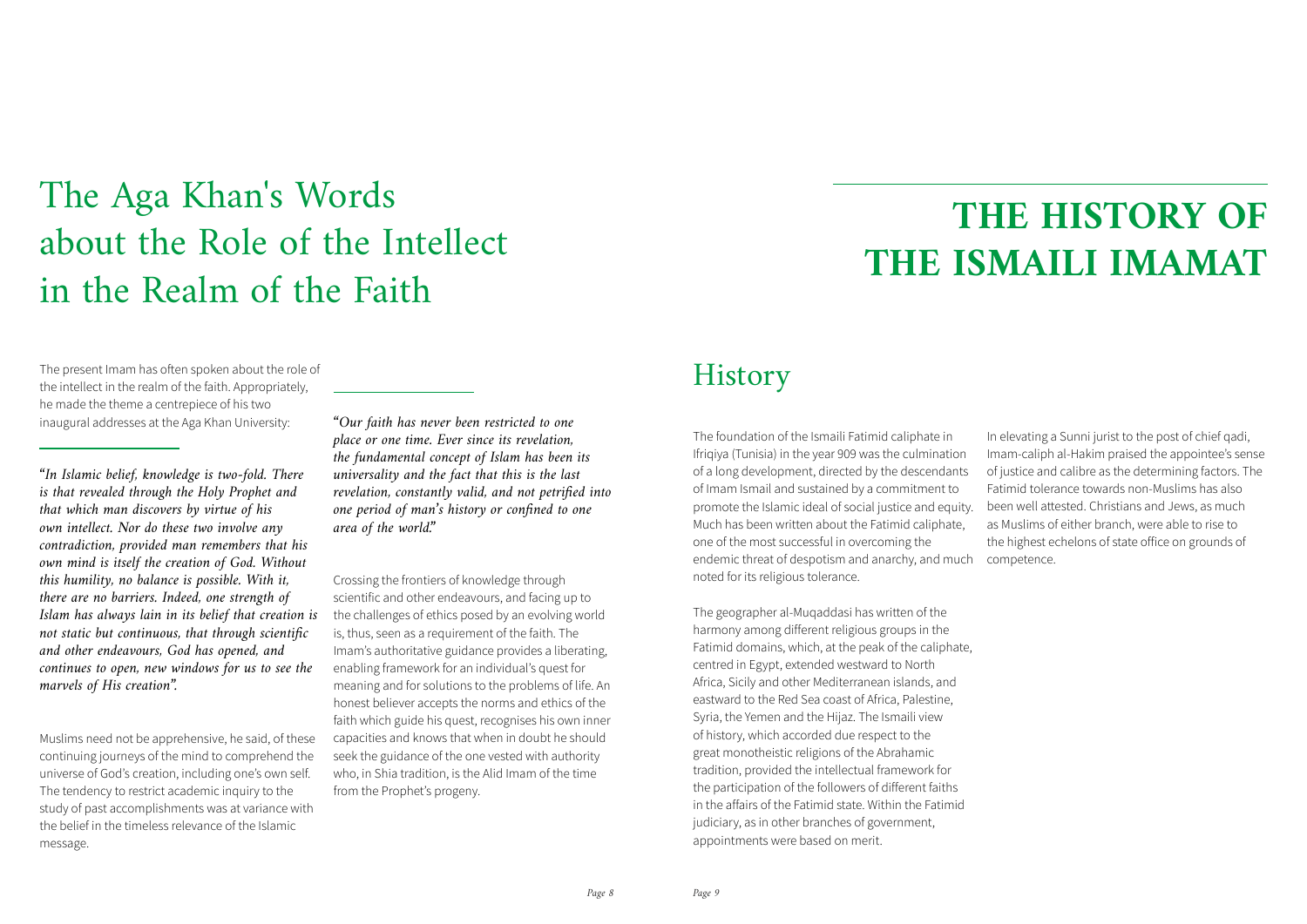The foundation of the Fatimid caliphate as the first major Shia state, provided the first opportunity for the promulgation of an Ismaili school of jurisprudence.  

Based on Shia principles, it was formulated and implemented with due deference to the Fatimids' universalist philosophy of religious tolerance. In the same spirit, the Fatimids pioneered the practice of encouraging private patronage of mosques and other pious buildings by Muslims of different persuasions. Their policy reflected the historical fact of a plurality of pious ways rather than a monolithic interpretation of the faith.

The Fatimids generously encouraged intellectual pursuits. Natural and philosophical inquiry enjoyed a free rein and thrived. The culture of unhindered scientific thought attracted the finest minds of the age to the Fatimid court, whatever their religious persuasions: mathematicians and engineers like Ibn Haytham, astronomers like Ali b. Yunus; physicians like al-Tamimi, al-Israili and Ibn Ridwan.  

Nor was the scientific culture the preserve exclusively of men of letters and science, as efforts were made to popularise their learning.Al-Azhar, the chief Cairo mosque built by Imam/caliph al-Muizz in 972, was also a great centre of learning, generously endowed by the Fatimid Imam/caliphs.  

Dar al-'Ilm, the House of Knowledge, established in Cairo in 1005 by Imam/caliph al-Hakim, was the first mediaeval institution of learning, a precursor of the modern university, which combined in its programme of studies a full range of the major academic disciplines, from the study of the Quran and Prophetic traditions through jurisprudence, philology and grammar, to medicine, logic, mathematics and astronomy. The institution was open to followers of different religions.

#### Foundation of Fatimid Caliphate

### Period of Schism over Imamat Succession Line

In the last decade of the eleventh century, the Ismaili

community suffered a schism over the succession to Imam/caliph Mustansir billah (d.1094).  

One section of the community followed his youngest son al-Mustali. The other gave its allegiance to his eldest son Imam Nizar from whom the Aga Khan, the present Imam of the Ismailis, traces his descent. The seat of the Nizari Imamat then moved to Iran where the Ismailis had succeeded in establishing a state comprising a defensive network of fortified settlements.  

With its headquarters at Alamut, in Northern Iran, the Ismaili state later extended to parts of Syria. Though there were continual wars among Muslims over issues of power and territory, this period of Muslim history does not paint a simple canvas of one camp of enemies facing another. The military equation was further complicated by the presence of the Crusaders.  

Shifting alliances among all these different groups was the normal order of the times. In spite of their continual struggle to keep powerful enemies at bay, the Ismailis of the Alamut state did not forsake their intellectual and literary traditions. Their fortresses housed impressive libraries whose collections ranged from books on various religious traditions and philosophical and scientific tracts to scientific equipment. Nor did the hostile environment force them to abandon their liberal policy of patronage to men of learning which benefited Muslim as well as non-Muslim scholars and scientists.  

Their settlements were a generous sanctuary for waves of refugees, irrespective of their creed, fleeing

the Mongol invasions. It was these invasions by the Mongol hordes which, in 1256, brought about the destruction of the Ismaili state. Baghdad, the Abbasid capital, fell a much easier prey to the Mongols, whose advances further west were checked by the Mamluk rulers of Syria and Egypt.  

The Syrian Ismailis were thus spared the Mongol atrocities. Many of the Ismailis of the Iranian lands found refuge in Afghanistan, the Oxus basin in Central Asia, China and the Indian subcontinent, where large Ismaili settlements had existed since the ninth century.

The Ismailis who remained in the Iranian lands had to protect themselves from hostile dynasties. Given the esoteric nature of their own tradition, aspects of which they shared with communities among both Sunni and Shia Muslims, Sufi tariqas provided welcome hospitality to the Ismailis. Though the Sufi orders then prevalent in the Iranian lands were predominantly Sunni, virtually all of them held the Prophet's family in high esteem. During this difficult phase, the Ismaili mission retained its resilience. Under the direction of each succeeding Imam, new centres of activity were established in the Indian subcontinent, Afghanistan, the mountainous regions of the Hindukush, Central Asia and parts of China.

The advent of Shia rule in sixteenth century Iran led to a number of opportunities for the Ismailis and other Shias. In time, the Shia Safawid rulers cultivated friendly relations with the Ismaili Imams, one of whom had married a Safawid princess. Later, under the Zands, the Ismaili Imams played an important role in governing the province of Kirman.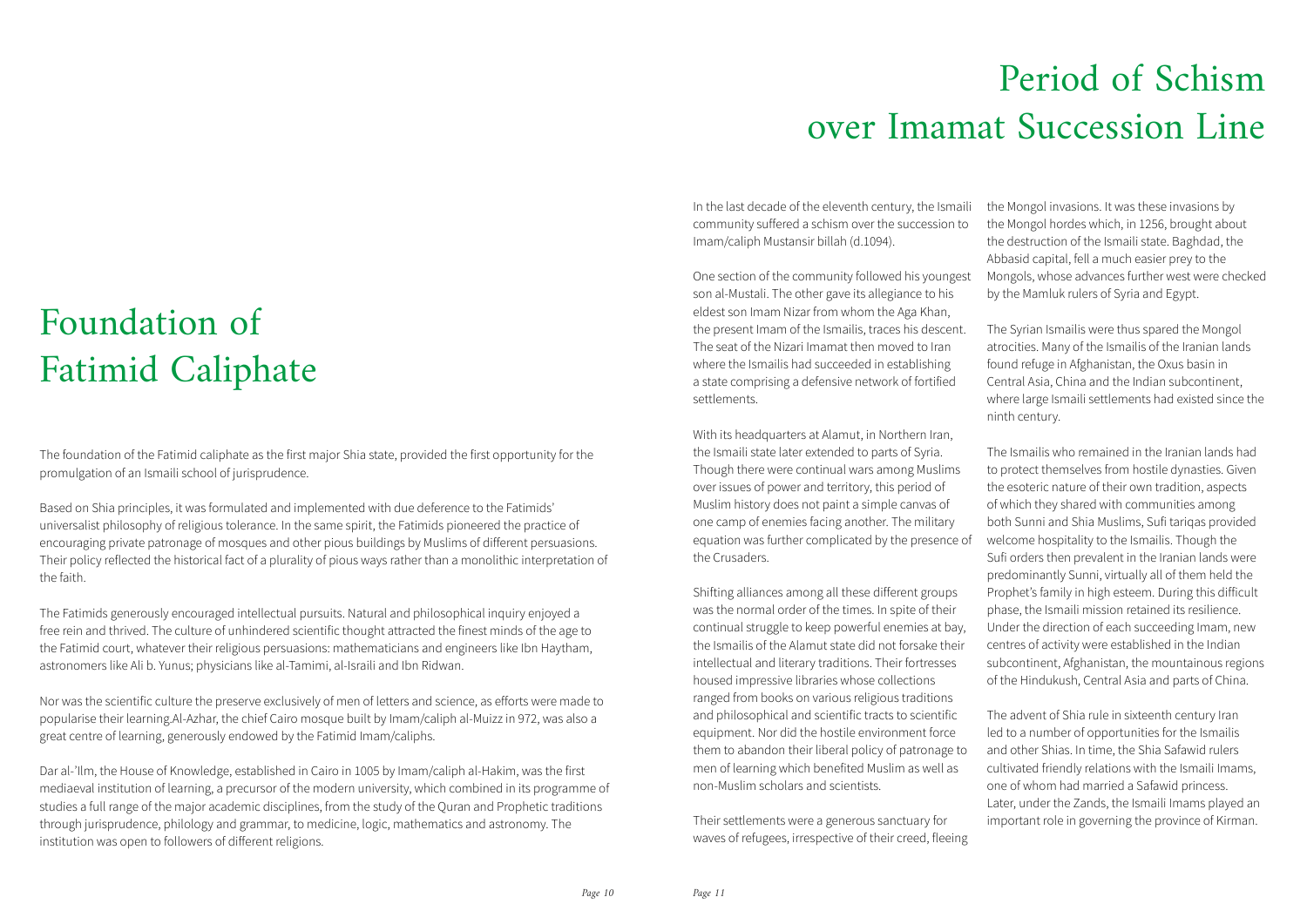As a result of migratory movements and mission activities in its history, the Ismaili community has come to settle in a wide spread of countries across the globe. Like the Muslim ummah as a whole, it represents today a rich diversity of cultures, languages and nationalities. Its traditions fall within four broad geographic and ethnographic groups: Central Asian, Persian, Arab and South Asian, all of them united by their allegiance to their present, 49th hereditary Imam, Prince Karim Aga Khan. Settlements in Africa primarily comprise Ismailis of Indian sub continental origins, while recent settlements in the West comprise Ismailis from all the above traditions.

The modern phase of Ismaili history began when the forty-sixth Imam, Aga Hasan Ali Shah, emigrated to India in the early 1840's. He was the first Imam to bear the title of Aga Khan, bestowed by the Persian emperor, Fath Ali Shah. He settled in Mumbai (Bombay) in 1848, where he established his headquarters. The event had an uplifting effect on the community in India and on the religious and communal life of the whole Ismaili world. It helped the community in India to gain a greater sense of confidence and identity as a Shia Muslim community, and to lay the foundations for its social progress. It also marked the beginning of an era of more regular contacts between the Imam and his widely dispersed followers. Their deputations came

to Mumbai to receive the Imam's guidance from as far afield as Kashgar in China, Bokhara in Central Asia, all parts of Iran, the Middle East, the African coast and its then narrowly settled hinterland. Aga Khan I died in 1881. He was succeeded to the Imamat by his eldest son Aga Ali Shah. Imam Aga Ali Shah assumed the title of Aga Khan II, and was honoured with the courtesy of His Highness, first granted to his father, by the British government. Building on the initiatives of his father, Aga Khan II set about the long-term task of social development of the community, with emphasis on education. He established a number of schools in Mumbai and other Ismaili centres. On the broader front, he served on the Bombay Legislative Council and was elected President of the Muslim National Association in recognition of his educational and other philanthropic efforts for the benefit of Indian Muslims generally, Shia and Sunni alike.

Aga Khan II passed away in 1885 after being the Imam for only four years. The institution of the Imamat then devolved upon his son Sultan Mahomed Shah by Shams al-Mulk, a granddaughter of the Persian monarch, Fath Ali Shah. At the time of his accession, Imam Sultan Mahomed Shah, Aga Khan III, was under eight years old. At the age of nine he received the honorific title of His Highness from Queen Victoria.

#### Modern Period

# **THE CONTEMPORARY PERIOD OF THE ISMAILI IMAMAT**

Sir Sultan Mahomed Shah, Aga Khan III's life of seventy-two years as Imam, the longest in history, spans a remarkably crowded era of momentous significance. It was an era that saw a far-reaching transformation in the human condition that affected all areas of human endeavour: social, political, cultural, intellectual and scientific.

It was an era that witnessed both the peak and the dismantling of the European imperial adventure. His preoccupation throughout was the welfare of his diverse, far flung community, but his compass also extended to Muslim progress in India and elsewhere, as well as to the plight of the ordinary person everywhere, summed up in his all-pervading concern for respect for human dignity.

The latter half of the nineteenth century was a period of great anxiety and fear for Indian Muslims. They were ill-prepared to face the new challenges or to take advantage of the new opportunities of social uplift and political representation that were beginning to emerge. A recent government report had described Muslims as educationally backward. To safeguard their interests, the Aga Khan led a long and successful campaign for the principle of separate Muslim representation in the Indian legislature. However, as with other Muslims of forethought, it was the fight against ignorance that became his passionate priority.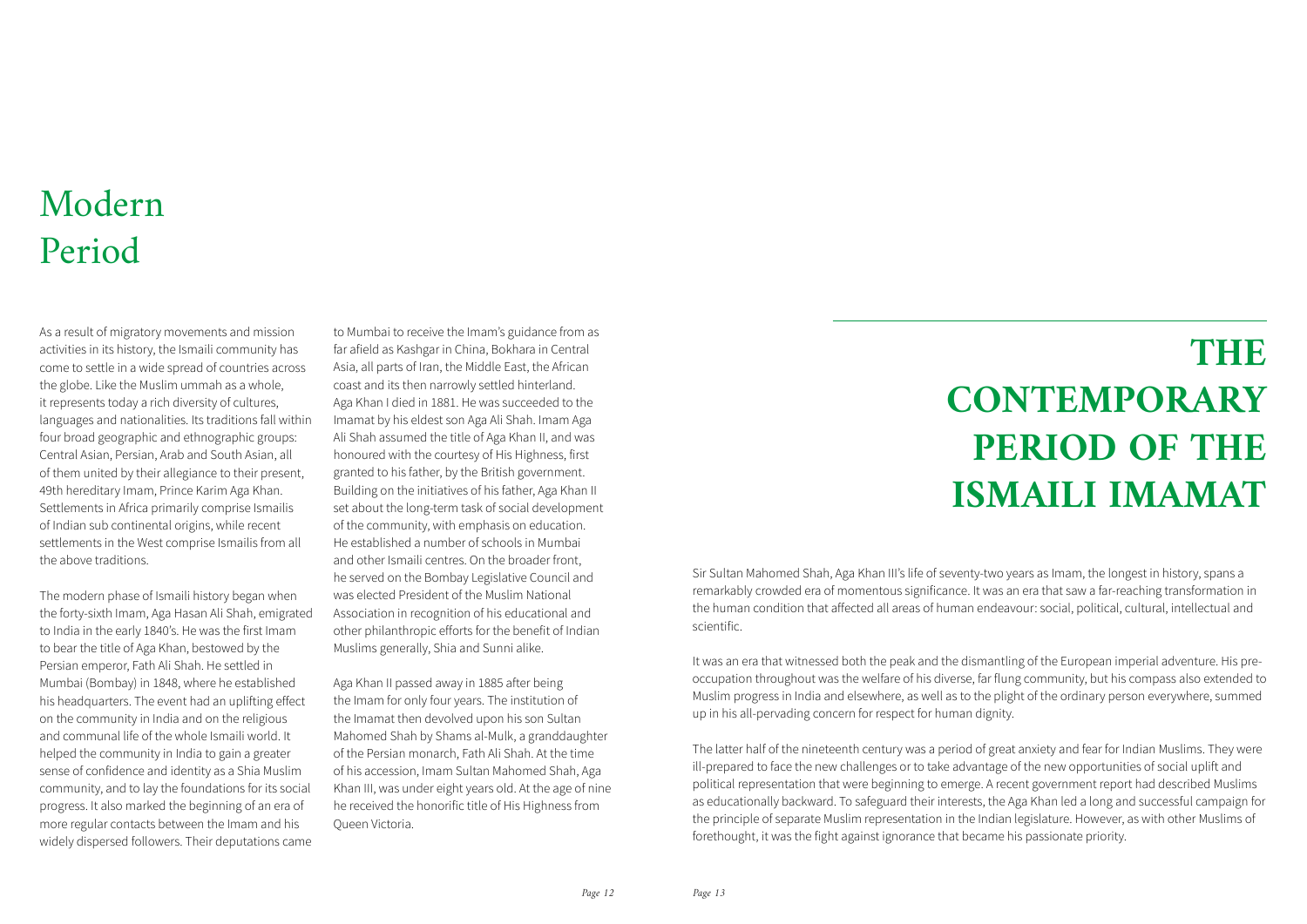#### From Primary to University: Aga Khan's Educational Vision

From every platform, he advocated free, universal, practically oriented primary education; improved secondary schools for Muslims, and a generous provision of government and private scholarships to enable talented Muslim students to study in Britain, Europe, America and Japan so that "they may learn the various processes in the lives of the great industrial commonwealth".

He strove hard to ensure that the benefits of education were equally enjoyed by Muslim men and women. When a family's economic resources were constrained, he placed greater emphasis on the education of the daughter. An educated mother would educate the family. He likened men and women to the two lungs in a body. To weaken one lung was to weaken the entire body.

It was in pursuit of his educational vision that the Aga Khan successfully dedicated himself to the project of transforming the Muhammadan Anglo-Oriental College at Aligarh into a leading Asian University. He envisaged Aligarh University as "an intellectual and moral capital" for Muslims, a university which would "preach the gospel of free inquiry, of large-hearted toleration and of pure morality".

The Aga Khan's crusade for education was never

parochial. He warmly welcomed the proposal for the establishment of the Hindu University of Benares, declaring his belief in the good that would result from "every movement that gave greater intellectual variety to the country. Such intellectual endeavours would in time turn out more tolerant Indians". Nor was his interest in education confined to India. He supported, for instance, the creation of the Gordon Memorial College in Sudan, which later evolved into the University of Khartoum.

The plight of the indigenous Muslims in Africa worried the Aga Khan a great deal. Their educational backwardness ill prepared them for economic, social, cultural or political progress. In an evocative address to the East African Muslim Conference at Mombasa, Kenya in 1945, he threw down an earnest challenge to the well-to-do non-indigenous Muslims. Outlining a plan of action to avert tragedy, he pledged to contribute a pound for every pound that non-Ismaili Muslims donated. By the time of his death in July 1957, the East African Muslim Welfare Society had built many scores of schools, mosques, health clinics and a higher education polytechnic in East Africa largely as a result of his generosity and continuing advice.

*Page 14*

Turkey would provoke outrage against the West in the entire Muslim world. He played an important role in the political evolution of the Indian subcontinent, and was a delegate to the Round Table Conference in London in the 1930's. As the President of the League of Nations from 1937 to 1939, and through other fora, he called for peaceful solutions to problems, for the emancipation of Muslim and other nations from the colonial yoke, and for mutual understanding among nations of one another's cultures as the basis of lasting peace.

The Ismaili Imamat is completely above, and independent of, all politics and political allegiances. Yet, it was his profound commitment to the Islamic ideals of brotherhood of man, peace among nations and respect for human dignity which impelled Aga Khan III's role as a statesman on the world scene. He sought amity among different communities in India, Africa and elsewhere.   His vigorous defence of Turkey against European encroachment after the First World War was motivated by a desire for a just and equitable peace, and out of a genuine concern that a truncated Aga Khan III's abiding concern, throughout his career, was the welfare of his own Ismaili community. It was his inspiring leadership as much as their enthusiastic response to his guidance that enabled the community to enter a period of remarkable progress in the areas of health, education, housing, commerce and industry. To meet the needs of the community in South Asia and East Africa, networks of health clinics, hospitals, schools, hostels, cooperative societies, investment trusts, savings and building societies and insurance companies were established. The period of his Imamat was a critical one in the modern history of the Ismaili community.

Sir Sultan Mahomed Shah Aga Khan III's involvement in world affairs began a family tradition of international service.  His elder son, Prince Aly Khan, served as Pakistan's Ambassador to the United Nations. His younger son, the present Aga Khan's uncle, Prince Sadruddin, was UN High Commissioner for Refugees, UN Coordinator for assistance to Afghanistan and Executive Delegate of the Secretary-General for a UN humanitarian programme for Iraq-Kuwait, Iraq-Iran, and Iraq-Turkey border areas. The present Aga Khan's brother, Prince Amyn, entered the United Nations Secretariat following his graduation from Harvard in 1965, before joining the Aga Khan's Secretariat in 1968 and becoming significantly involved in the Imamat's development activities. levels. It also set out rules of personal law in such matters as marriage, divorce and inheritance; as well as guidelines for mutual cooperation and support among the Ismailis and their interface with other communities. Similar constitutions were promulgated in the Indian subcontinent. All of them were periodically revised to address emerging needs and circumstances. This tradition has continued under the leadership of his successor. Aga Khan IV, the present Imam, has extended the practice to other regions, from the United States, Canada and several European countries, to East and South Asia, the Gulf, Syria and Iran, following a process of consultations within each respective constituency.

His leadership enabled it to adapt to historical change. He built on the Muslim tradition of a communitarian ethic on one hand, and responsible individual conscience, with freedom to negotiate one's own moral commitment and destiny, on the other, to create new organizational structures as a way forward into the twentieth century. In 1905, he ordained the first Ismaili Constitution for the social governance of the community in East Africa. It gave the community a form of administration comprising a hierarchy of councils at local, national and regional

### The Legacy of Aga Khan III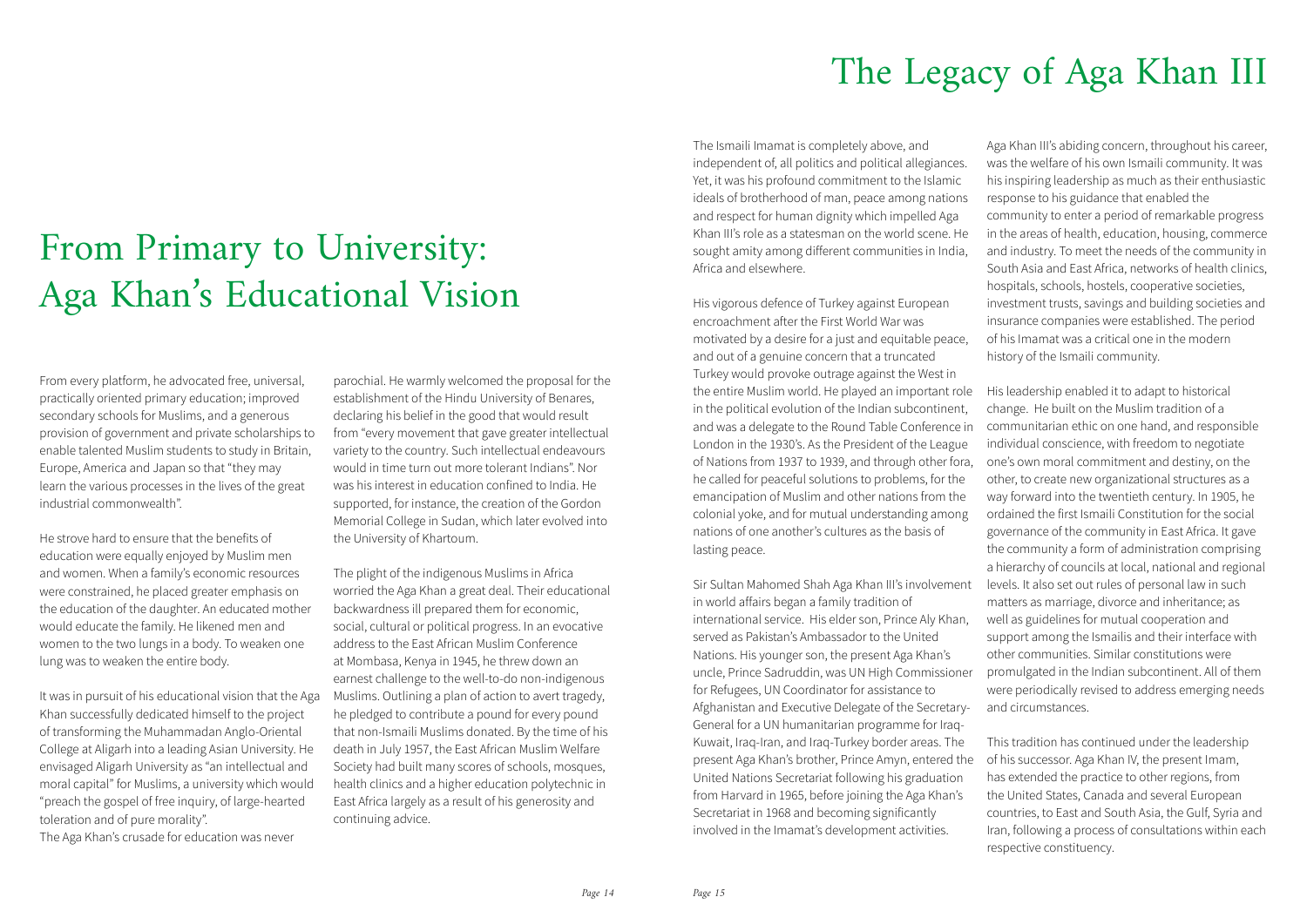Sir Sultan Mahomed Shah Aga Khan III passed away on 11th July, 1957, having designated his grandson, Prince Karim, to succeed him as the 49th hereditary Imam of the Shia Ismaili Muslim community settled in over twenty-five countries, mostly in the developing world, but now also with a substantial presence in the industrialised world. Prince Karim Aga Khan IV was twenty years old at the time of his accession.

In recognition of his position as the leader of an important Muslim community spread widely within the Commonwealth and beyond, Queen Elizabeth extended to him the dignity of His Highness. He graduated from Harvard University with an honours degree in Islamic history two years later in 1959.

Within less than a decade and a half of his succeeding to the Imamat, almost the whole of Africa achieved independence. Significant political changes also occurred in Asia. The process of change was punctuated by serious crises: the expulsion from Burma of its non-indigenous residents; the civil war in Pakistan which resulted in the creation of Bangladesh; the expulsion of the entire Asian population from Uganda under the brutal dictatorship of Idi Amin; and the exodus from Mozambique of its non-indigenous populations due to the almost complete breakdown of law and order in the period leading to the country's independence.

In 1986, he promulgated a Constitution that, for the first time, brought under one aegis, the social governance of the worldwide Ismaili community, with built-in flexibility to account for diverse circumstances of different regions.  

Served by volunteers appointed by, and accountable to, the Imam, the Constitution functions as an enabler to harness the best in individual creativity, within an ethos of group responsibility, to promote the common weal. Like its predecessors, the Constitution is founded on each Ismaili's spiritual allegiance to the Imam of the time, which is separate from the secular allegiance, which they owe as individual citizens to their respective national entity. While the Constitution serves primarily the social governance needs of the Ismaili community, its provisions for encouraging amicable resolution of conflicts, through impartial conciliation and arbitration, are being increasingly used, in some countries, by non-Ismailis also.

#### The Contemporary period of the Ismaili Imamat

#### More so than his grandfather, therefore, Aga Khan IV has had to deal with multiple governments, each with its own aspirations. Adaptation to change, at an acceleratingly faster pace, has been a consistent

feature of the period since 1957.  

Newer crises have arisen: the eruption of violent ethnic animosities, as in Tajikistan, following the collapse of the Soviet Union, and the continuing brutalization of Afghanistan. As with the earlier crises, urgent humanitarian measures have had to be taken including, when necessary, resettlement of dislocated populations either within the regions concerned or in Europe and North America. It is because of these rapid changes in the local and national circumstances in which the Ismaili community has lived worldwide since 1957, that Aga Khan IV has avoided his direct personal involvement with international agencies such as the United Nations, and has replaced the direct personal roles that were held in the past by his grandfather and other members of his family by new relationships between these agencies and the apex entities of the Ismaili Imamat.

Under the leadership of Aga Khan IV, the institutions of the Imamat have, thus, expanded far beyond their original geographical core and scope of activities.

#### Aga Khan IV's Leadership

The impulse that underpins them, and shapes the social conscience of his community, the Aga Khan has explained in his many pronouncements, remains the unchanging Muslim ethic of compassion for the vulnerable in society. Many new institutions have been founded reflecting the present complexity of the development process.

The Aga Khan Foundation, including the Aga Khan Rural Support Programmes, and the Mountain Societies Development Support Programme, the Aga Khan University, Aga Khan Health Services, Aga Khan Education Services and the Aga Khan Planning and Building Services operate in social development. Economic activities are the province of the Aga Khan Fund for Economic Development with its affiliates in tourism and industrial promotion and financial services.  

The Aga Khan Trust for Culture co-ordinates the Imamat's cultural activities. Under its aegis are the Aga Khan Award for Architecture, Aga Khan Program for Islamic Architecture at Harvard and the Massachusetts Institute of Technology, the Historic Cities Support Program and the Aga Khan Museum. Problems related to building in the developing world are the Trust's special focus of concern, particularly in societies in which Muslims are present.